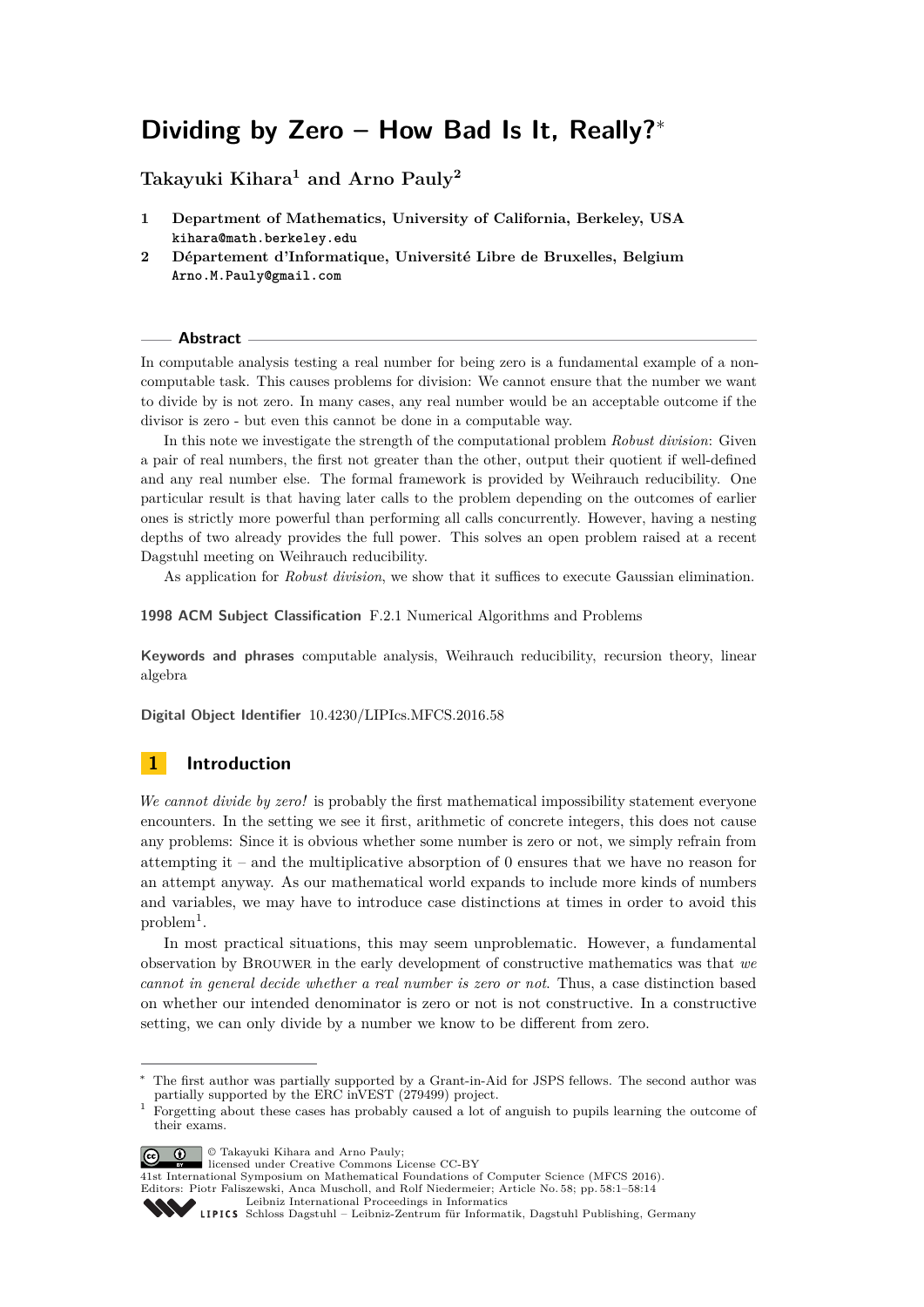### **58:2 Dividing by Zero – How Bad Is It, Really?**

To consider a concrete example where we might want to divide by a number that could be zero, consider  $a, b \in \mathbb{R}$  with  $0 \le a \le b$ , and the linear equation  $a = bx$ . We know that there is a solution  $x_0 \in [0, 1]$ : If  $b \neq 0$ , then  $x_0 := \frac{a}{b}$ , otherwise  $b = a = 0$ , and any *x* works. We see that we do not actually care about whether  $b = 0$  or not, and we do not even need any particular outcome of a misguided attempt to calculate  $\frac{0}{0}$  – any number would do.

Unfortunately, the algorithm to divide a real number *a* by a real number *b* starts with searching for a rational number bounding *b* away from 0. If no such number exists, there will be no output at all, rather than some arbitrary number. The *robust division* we would like to employ to solve linear equations as above is not actually computable.

In this note, we study the extent of non-computability of robust division in the formal setting of Weihrauch reducibility. Some results had already been obtained in [\[17\]](#page-13-1). We will recall that robust division lies strictly in between the traditional non-constructive principles LLPO and LPO and some other basic properties. Our concern then is with the question how multiple uses of robust division interact. We show that sequential uses of robust division cannot be reduced to parallel uses – however, it suffices to have a nesting depths of 2.

In [\[17\]](#page-13-1), finding the solution to systems of linear inequalities via a modified Fourier-Motzkin elimination, and finding Nash equilibria in bimatrix games were explored as applications of robust division. Here, we shall consider Gaussian elimination as additional example.

An extended version of this article is available as [\[15\]](#page-13-2).

### **2 Background**

### **Computability on the reals and other represented spaces**

The long history of studying computability on the real numbers presumably goes back to BOREL [\[2\]](#page-12-0) (see [\[1\]](#page-12-1) for a detailed historical picture). Here, we follow the school of WEIHRAUCH [\[28\]](#page-13-3). Computability is initially introduced over  $\{0,1\}^{\mathbb{N}}$  by means of Type-2 machines. These are obtained from the usual Turing machine model via a simple modification: The head on output tape can move to the right only (and in particular does so whenever a symbol is written), and the machines never halt. The restriction on the output tape ensures that as the computation proceeds, longer and longer finite prefixes of the ultimate infinite output are available.

The transfer of computability from  $\{0,1\}^{\mathbb{N}}$  to the spaces of actual interest is achieved via the notion of a represented space. For a more detailed introduction to the theory of represented spaces, we refer to [\[21\]](#page-13-4). A represented space is a pair  $\mathbf{X} = (X, \delta_X)$  of a set X and a partial surjection  $\delta_X : \subseteq \{0,1\}^{\mathbb{N}} \to X$  (the representation).

A multi-valued function<sup>[2](#page-1-0)</sup> between represented spaces is a multi-valued function between the underlying sets. For  $f : \subseteq \mathbf{X} \implies \mathbf{Y}$  and  $F : \subseteq \{0,1\}^{\mathbb{N}} \to \{0,1\}^{\mathbb{N}}$ , we call F a realizer of f (notation  $F \vdash f$ ), iff  $\delta_Y(F(p)) \in f(\delta_X(p))$  for all  $p \in \text{dom}(f\delta_X)$ .



A map between represented spaces is called computable (continuous), iff it has a computable (continuous) realizer. Note that a priori, the notion of continuity for maps between represented

<span id="page-1-0"></span><sup>2</sup> For a discussion of the notion of a multi-valued function, and in particular the difference to the notion of a relation, we refer to [\[23\]](#page-13-5), [\[20\]](#page-13-6).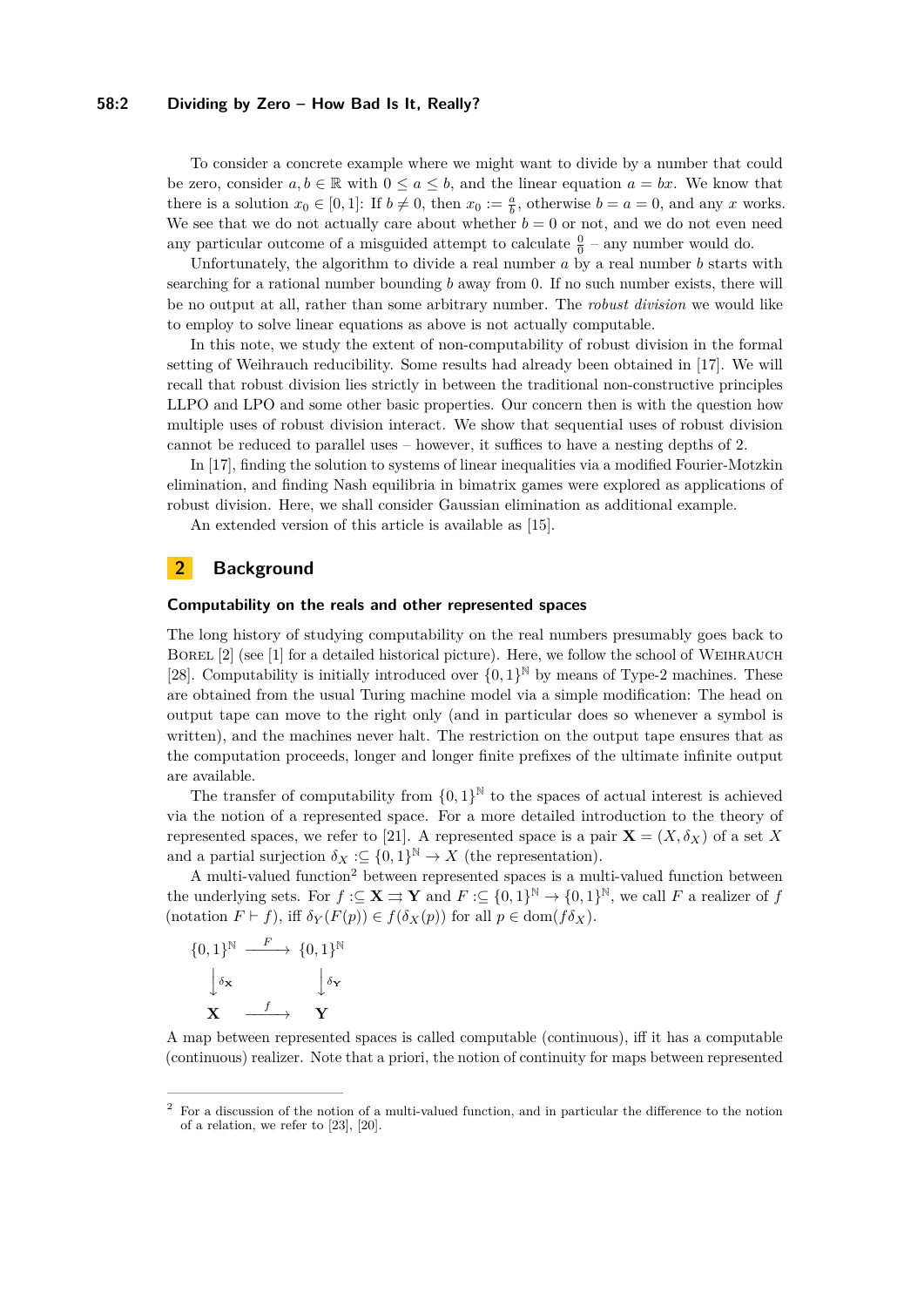spaces differs from topological continuity. For the admissible represented spaces (in the sense of [\[24\]](#page-13-7)), the two notions do coincide, if a represented space is equipped with the final topology inherited from Cantor space along the representation. All representations we are concerned with in this note are admissible.

Before we introduce the standard representation of the real numbers, we fix some standard enumeration  $\nu_{\mathbb{Q}} : \mathbb{N} \to \mathbb{Q}$  of the rationals. Now we define  $\rho : \subseteq \{0,1\}^{\mathbb{N}} \to \mathbb{R}$  via  $\rho(0^{n_0}10^{n_1}1...) = x$  iff  $\forall i \in \mathbb{N}$   $|\nu_{\mathbb{Q}}(n_i) - x| < 2^{-n}$ . Note that using e.g. the binary or decimal expansion would not have worked satisfactorily<sup>[3](#page-2-0)</sup>. The choice of  $\rho$  ensures that, informally spoken, every naturally encountered continuous function on the reals will be computable.

The naturals are represented in the obvious way by  $\delta_N(0^n 1^N) = n$ . The finite spaces  $\{0, \ldots, n\}$  are just the corresponding subspaces of N. Likewise, we introduce the represented space  $[0,1]$  as a subspace of R. The space S has the elements  $\{\perp, \top\}$  represented via  $\delta_{\mathbb{S}}(0^{\mathbb{N}}) = \bot$  and  $\delta_{\mathbb{S}}(p) = \top$  for  $p \neq 0^{\mathbb{N}}$ .

For any represented space **X**, there is a canonical definition of the represented space  $\mathcal{A}(\mathbf{X})$ of closed subsets of **X**. We only require this for the specific choices of **X** =  $[0,1]$ ,  $\{0,\ldots,n\}$ : In the former case, a closed subset is a closed subset in the usual sense, and it is represented by a list of rational open balls exhausting its complement in [0*,* 1]. In the latter, any subset of  $\{0,\ldots,n\}$  is an element of  $\mathcal{A}(\{0,\ldots,n\})$ , and a set *A* is represented by  $p \in \{0,1\}^{\mathbb{N}}$  iff 01<sup>k</sup>0 occurs somewhere in *p* iff  $k \notin A$  for any  $k \in \{0, \ldots, n\}.$ 

As there are canonical tupling functions  $\langle \ldots \rangle : ({0,1})^{\mathbb{N}} \to {0,1}^{\mathbb{N}}$  available, we can define products of represented spaces in a straight-forward way. We obtain binary and countable disjoint unions by  $(\delta_0 + \delta_1)(0p) = \delta_0(p)$  and  $(\delta_0 + \delta_1)(1p) = \delta_1(p)$ , and  $(\coprod_{i\in\mathbb{N}}\delta_i)(0^n1p)=\delta_n(p)$ . We will iterate the binary product, starting with the convention  $\mathbf{X}^0 = \{0\}$  and setting  $\mathbf{X}^{n+1} = \mathbf{X}^n \times \mathbf{X}$ . Finally,  $\mathbf{X}^*$  is shorthand for  $\prod_{i \in \mathbb{N}} \mathbf{X}^i$ .

### **Weihrauch reducibility**

Weihrauch reducibility is a computable many-one reduction comparing multi-valued functions between represented spaces. So  $f \leq_{\text{W}} g$  informally means that f could be computed with the help of a single oracle-call to *g*.

<span id="page-2-1"></span>**► Definition 1.** Let  $f: \subseteq \mathbf{X} \implies \mathbf{Y}$  and  $g: \subseteq \mathbf{U} \implies \mathbf{V}$  be partial multivalued functions between represented spaces. Say that *f* is Weihrauch reducible to *g*, in symbols  $f \leq_{W} g$ , if there are computable functions  $K \subset \{0,1\}^{\mathbb{N}} \times \{0,1\}^{\mathbb{N}} \to \{0,1\}^{\mathbb{N}}$  and  $H \subset \{0,1\}^{\mathbb{N}} \to \{0,1\}^{\mathbb{N}}$  such that whenever *G* is a realizer of *g*, the function  $F := (p \mapsto K(p, G(H(p))))$  is a realizer for *f*.

Based on earlier work by Weihrauch [\[26,](#page-13-8) [27\]](#page-13-9), Weihrauch reducibility was suggested as a framework for computable metamathematics in [\[5,](#page-12-2) [4\]](#page-12-3) (see also [\[12,](#page-12-4) [17\]](#page-13-1)). We point to the introduction of [\[6\]](#page-12-5) for a recent overview on the development of the field so far.

We shall denote the set of Weihrauch degrees by  $\mathfrak{W}$ , and point out some operations on them. As shown in [\[18\]](#page-13-10), the binary product  $\times$ , the binary disjoint union  $\sqcup$ , the countable disjoint union II and the operation  $*$  all can be lifted from represented spaces via multivalued functions between represented spaces to Weihrauch degrees. W is a distributive lattice, and  $\sqcup$  is the join. However, no non-trivial countable suprema exist in  $\mathfrak W$  as shown in [\[13\]](#page-12-6). In particular,  $\prod$  is not the countable join.

Informally,  $f \sqcup q$  means that both f and q are available for use, but the user has to decide for each instance on one of the two to call. A call to  $f \times g$  means making two independent

<span id="page-2-0"></span> $3$  As already noted by TURING [\[25\]](#page-13-11).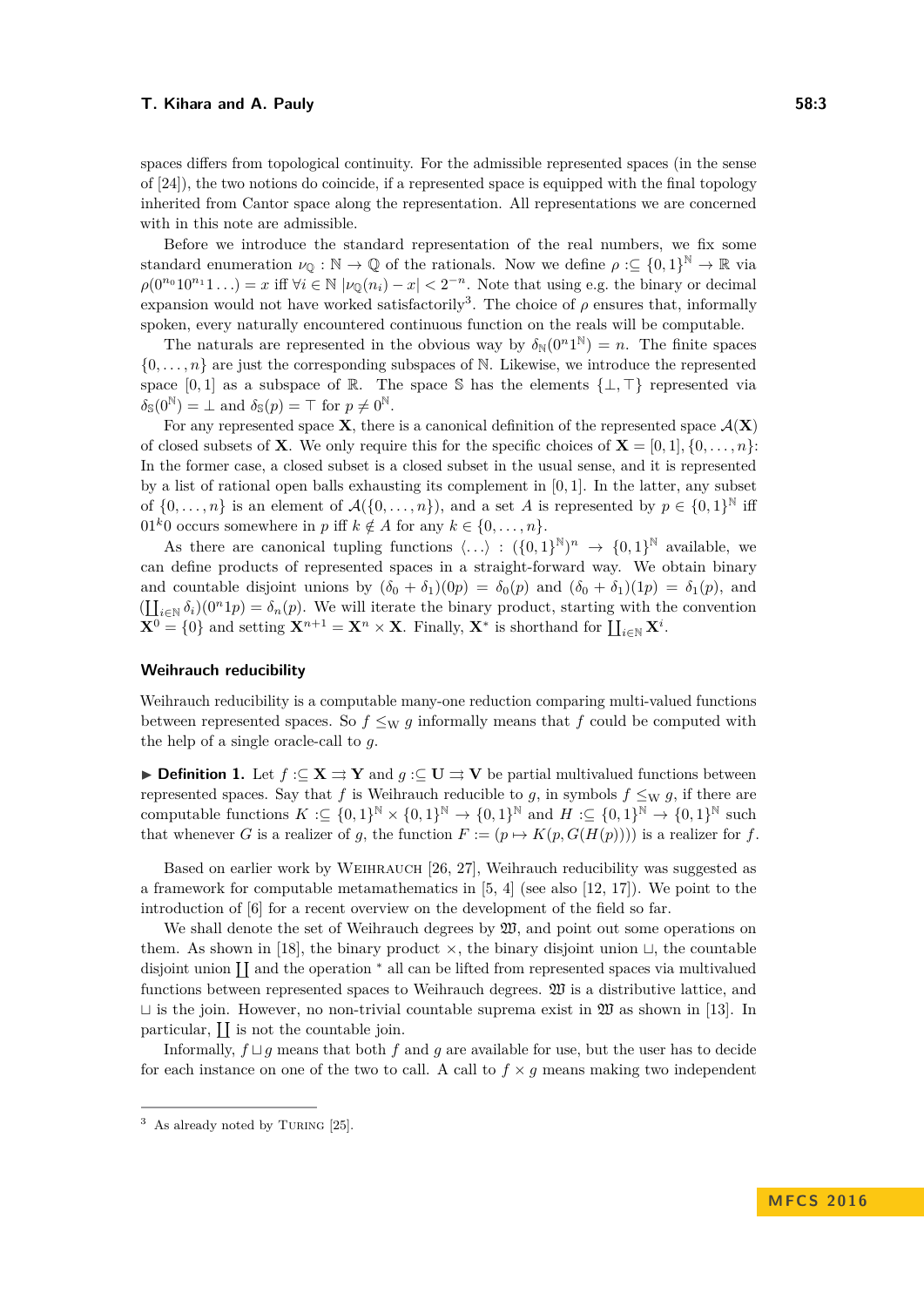

### **Figure 1** Illustrating Definition [1.](#page-2-1)<sup>[4](#page-3-0)</sup>

calls, one to *f* and one to *g*. Using  $f^*$  means that we first decide on some number  $n \in \mathbb{N}$ , and then make *n* independent calls to *f*.

We want to use a further operation; corresponding to first making a call to some *g* and then a call to f depending on the outcome of the call to g. In [\[9,](#page-12-7) [7\]](#page-12-8) the operation  $\star$  was defined as  $f \star g := \max_{\leq w} \{f' \circ g' \mid f' \leq w \}$   $f \wedge g' \leq w \}$ . Here the maximum is understood to range over all  $f'$ ,  $g'$  with types such that  $f' \circ g'$  is well-defined. While it is not obvious that this maximum exists, an explicit construction is provided in [\[11\]](#page-12-9). Informally, an input to  $f \star g$  consists of an input to g together with a multivalued function computing some input to *f* from an output to *g*. The output is the output of *g* together with the output of *f*.

We iterate both  $\times$  and  $\star$ :  $f^0 = f^{(0)} = id_{\{0,1\}^{\mathbb{N}}},$  and  $f^{n+1} = f^n \times f$  and  $f^{(n+1)} = f^{(n)} \star f$ .

### **Special Weihrauch degrees**

We will refer to a number of well-studied specific Weihrauch degrees in this paper. We shall first recall the degrees LPO and LLPO from [\[27\]](#page-13-9), the Weihrauch degree counterparts to the Brouwerian counterexamples in intuitionistic mathematics. LPO :  $\{0,1\}^{\mathbb{N}} \to \{0,1\}$  maps  $0^{\mathbb{N}}$ to 1 and each  $p \neq 0^{\mathbb{N}}$  to 0. This map is equivalent to the characteristic function of 0 in R or [0, 1], and we will not distinguish these maps. The map LLPO :  $\{0,1\}^{\mathbb{N}} \rightrightarrows \{0,1\}$  outputs 0 if the first 1 in the input occurs at an even position, and 1 if it occurs at an odd position. If the input was  $0^{\mathbb{N}}$ , both 0 and 1 are valid outputs. An alternative characterization would be LLPO :  $\mathbb{R} \times \mathbb{R} \to \{0,1\}$  with  $0 \in \text{LLPO}(0,y)$ ,  $1 \in \text{LLPO}(x,0)$  and  $0,1 \in \text{LLPO}(x,y)$  if  $x \neq 0 \neq y$ . It holds that LLPO  $\lt_W$  LPO.

A bountiful source of calibrating principles is found in the closed choice principles and their restrictions:

$$
\blacktriangleright \text{ Definition 2. } \mathrm{C}_{\mathbf{X}}:\subseteq \mathcal{A}(\mathbf{X})\rightrightarrows \mathbf{X}, \, \mathrm{dom}(\mathrm{C}_{\mathbf{X}})=\{A\in \mathcal{A}(\mathbf{X})\mid A\neq \emptyset\}, \, x\in \mathrm{C}_{\mathbf{X}}(A)\Leftrightarrow x\in A.
$$

Thus, closed choice is the task to find a point in a given non-empty closed set. As being non-empty is merely promised rather than constructively witnessed, this task is generally not computable: As long as there is more than one remaining choice, whenever we start

<span id="page-3-0"></span> $4$  This figure was taken from [\[22\]](#page-13-12).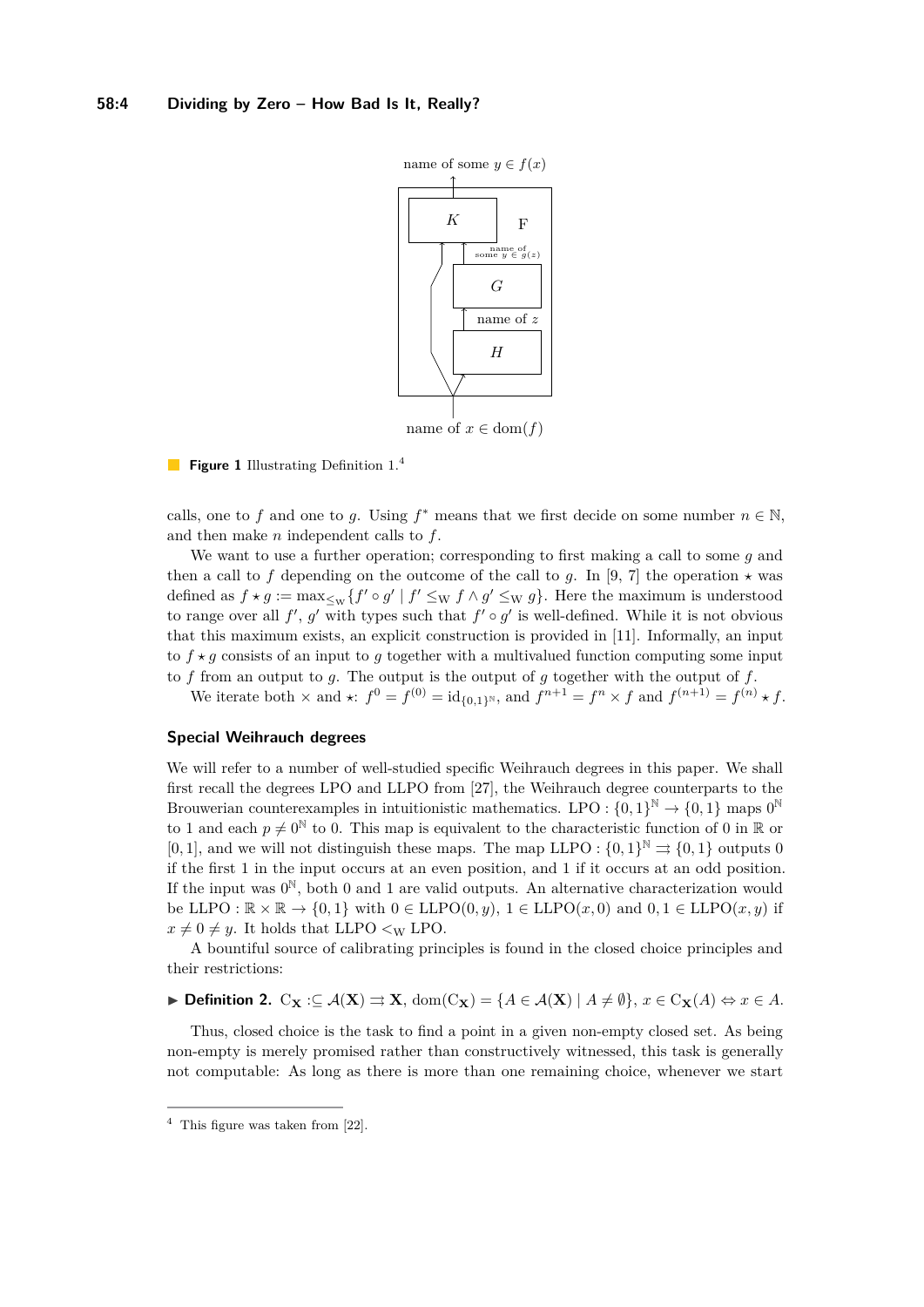outputting some point we might learn next that this point is not in the closed set after all (e.g. by reading some rational ball containing it in the name of the closed set).

These principles have been extensively studied [\[4,](#page-12-3) [3,](#page-12-10) [10,](#page-12-11) [9,](#page-12-7) [16,](#page-13-13) [6\]](#page-12-5). Depending on the topological properties of the space **X** and potentially restrictions to certain subsets, these principles have been revealed to be useful in characterizing many other principles.

Most relevant for us are the principles  $C_{\{0,\ldots,n\}}$ . It was shown in [\[17\]](#page-13-1) that  $C_{\{0,\ldots,n\}} \leq w$  $C_{\{0,1\}}^n$ , and it follows from the independent choice theorem in [\[3\]](#page-12-10) that  $C_{\{0,1\}}^n \leq_W C_{\{0,1\}}^{(n)} \leq_W$  $C_{\{0,\ldots,2^n-1\}}$ . It is quite easy to see that  $C_{\{0,1\}} \equiv_{\text{W}} \text{LLPO}$ .

We make passing references to  $C_N$  (and use that  $C_N \equiv_W C_N \star C_N$  by the independent choice theorem from [\[3\]](#page-12-10)), to  $CC_{[0,1]}$ , the restriction of  $C_{[0,1]}$  to connected subsets and to  $PCC_{[0,1]}$ , the restriction of  $C_{[0,1]}$  to connected sets with positive Lebesgue measure. We also mention  $\star$ -WWKL from [\[6\]](#page-12-5), which is  $\prod_{n\in\mathbb{N}}(2^{-n})$ -WWKL, where  $\varepsilon$ -WWKL is the restriction of C<sub>{0,1}</sub><sup>N</sup> to sets with measure at least  $\varepsilon$ . By UC<sub>X</sub> we denote the restriction of C<sub>X</sub> to singletons [\[3\]](#page-12-10). Finally,  $C_{\sharp=2}$  and  $C_{\sharp\leq2}$  from [\[16\]](#page-13-13) are the restrictions of  $C_{\{0,1\}^{\mathbb{N}}}$  to sets with cardinality 2 and at most 2 respectively.

### **3 Robust division**

We consider two variants of robust division: In one case, we know an upper bound on the result, in the second, we do not. Modulo the rescaling, the first case corresponds to knowing that the denominator is at least as big as the numerator.

▶ **Definition 3** ([\[17\]](#page-13-1)). Define rDiv :  $\mathbb{R} \times \mathbb{R} \Rightarrow [0, 1]$  via  $\frac{\min\{|x|, |y|\}}{|y|} \in \text{rDiv}(x, y)$  iff  $y \neq 0$  and  $z \in \text{rDiv}(x, 0)$  for all  $x \in \mathbb{R}, z \in [0, 1].$ 

To simplify notation, we will usually assume that inputs  $(x, y)$  for rDiv already satisfy  $0 \leq x \leq y$ , so that  $\frac{\min\{|x|,|y|\}}{|y|} = \frac{x}{y}$  holds.

► **Definition 4.** Define ubrDiv :  $\mathbb{R} \times \mathbb{R} \Rightarrow \mathbb{R}$  by  $\frac{x}{y} \in \text{ubrDiv}(x, y)$  iff  $y \neq 0$  and  $z \in \text{ubrDiv}(x, 0)$ for all  $x, z \in \mathbb{R}$ .

It turns out that the case distinction on  $y \neq 0$  or  $y = 0$  is equivalent to the unbounded case ubrDiv. Thus, we do not need to investigate ubrDiv as an independent basic operation. Note that the following proof also establishes that it makes no difference for the degree of ubrDiv if the result is presumed to be non-negative.

**► Proposition 5.** ubrDiv  $\equiv$  *W LPO*.

**Proof.** The direction ubrDiv  $\leq_{\text{W}}$  LPO follows from computability of division where welldefined and the definition.

For the other direction, note that given some  $p \in \{0,1\}^{\mathbb{N}}$  we can compute  $x, y \in \mathbb{R}$  such that if  $p \neq 0^{\mathbb{N}}$ , then  $\frac{x}{y} = \min\{n \in \mathbb{N} \mid p(n) = 1\}$  and  $x = y = 0$  if  $p = 0^{\mathbb{N}}$ . Furthermore, there is a computable multivalued retract  $\tau : \mathbb{R} \rightrightarrows \mathbb{N}$ , so we may pretend that the output of ubrDiv $(x, y)$  is a natural number *n* indicating the position of the first 1 in *p*, if it exists. Given this number, we can then check whether  $p(n)$  is 1 or not, which in turn determines the answer to  $LPO(p)$ .

The bounded variant of robust division was already established as a *new* degree in [\[17\]](#page-13-1). We recall some results on this degree from the literature before continuing its investigation.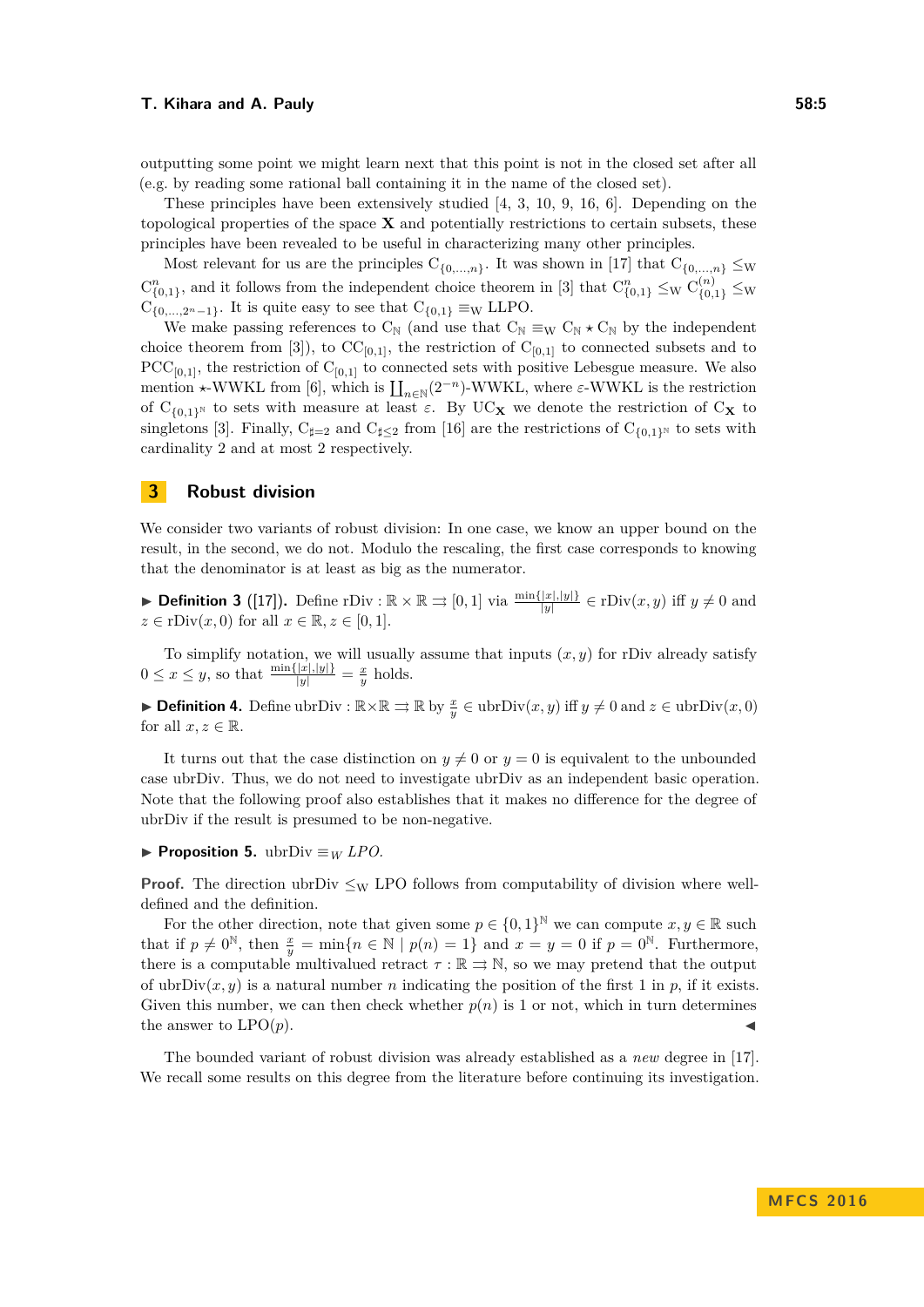<span id="page-5-2"></span> $\blacktriangleright$  **Proposition 6** ([\[17\]](#page-13-1)).

- **1.**  $C_{\{0,1\}} < W$  **rDiv**  $\lt W$  *LPO***.**
- **2.** rDiv  $\lt_W CC_{[0,1]}$ *.*
- **3.** rDiv  $\nleq_W C_{\{0,1\}}^*$ .

### ▶ **Proposition 7** ([\[6,](#page-12-5) Theorem 16.3, Corollary 16.5 & Theorem 16.6]).

- **1.** rDiv  $\lt_W PCC_{[0,1]}$ .
- **2.** rDiv *is join-irreducible.*
- **3.** rDiv  $\nleq_W$  \*-*WWKL*.

The preceding results from [\[6\]](#page-12-5) intuitively state that there is a mechanism to solve rDiv in a probabilistic way with positive probability and error detection. However, there is no way to obtain a positive lower bound on the probability of solving a given instance correctly.

It is a well-known phenomenon in the study of Weihrauch reducibility that closed choice principles make very convenient representatives of Weihrauch degrees (cf. [\[4,](#page-12-3) [3,](#page-12-10) [10,](#page-12-11) [9,](#page-12-7) [16\]](#page-13-13)). The case of robust division is no different: For a represented space  $\bf{X}$  we denote by  $A \cdot oUC_{\bf{X}}$ the restriction of C<sub>X</sub> to  $\{A \in \mathcal{A}(\mathbf{X}) \mid |A| = 1\} \cup \{X\}$  following an idea of BRATTKA. Just by its definition, it is clear that  $UC_{\mathbf{X}} \leq_W \text{AoUC}_{\mathbf{X}} \leq_W C_{\mathbf{X}}$  holds for any space **X**. In the following we shall focus on  $AoUC_{[0,1]}$ .

<span id="page-5-1"></span>▶ **Proposition 8.**  $^5$  $^5$  rDiv  $\equiv$  *W*  $AoUC_{[0,1]}$ *.* 

**Proof.** The reduction rDiv  $\leq_W \text{AoUC}_{[0,1]}$  is straight-forward: On input  $(x, y) \in \mathbb{R}^2$  for rDiv, while the search for a  $k \in \mathbb{N}$  with  $y > 2^{-k}$  continues, the input to AoUC<sub>[0,1]</sub> is kept at [0,1]. If such a *k* is ever found, one can compute  $\frac{x}{y}$ , and hence also  $\{\frac{x}{y}\}\$ as  $[0,1]$  is computably Hausdorff and collapse the unit interval to it.

For the other direction, as long as the input to  $A_0UC_{[0,1]}$  has not collapsed, one starts to input  $(0,0)$  to rDiv. If the input of AoUC<sub>[0,1]</sub> ever collapsed to  $\{z\}$ , one can compute *z*. The input to rDiv can still be chosen from some interval  $[0, 2^{-k}] \times [0, 2^{-k}]$ . In particular,  $x = 2^{-k}z$  and  $y = 2^{-k}$  works and forces the correct output.

### **4 Sequential versus concurrent uses of rDiv**

If multiple uses of some noncomputable principle are needed to solve a particular task, an important distinction is whether these have to be sequential, or can be applied in a concurrent fashion. In the former case, some instances to the principle may depend on outputs obtained from prior invocations. In the latter, each instantiation is independent of the others. For various principles, however, we find that sequential uses can be reduced to concurrent uses.

▶ **Definition 9.** We call *f finitely concurrent*, iff  $f^* \equiv_{\text{W}} \coprod_{n \in \mathbb{N}} f^{(n)}$ .

▶ **Proposition 10** ([\[16\]](#page-13-13)). *The following are finitely concurrent:* 

**1.** *LPO*

**2.** *LLPO* ≡*W*  $C_{\{0,1\}}$ 

- **3.**  $C_{\sharp=2}$
- **4.**  $C_{\sharp \leq 2}$

<span id="page-5-0"></span> $5$  This result was suggested to the author by BRATTKA, and has been shown in [\[19\]](#page-13-14).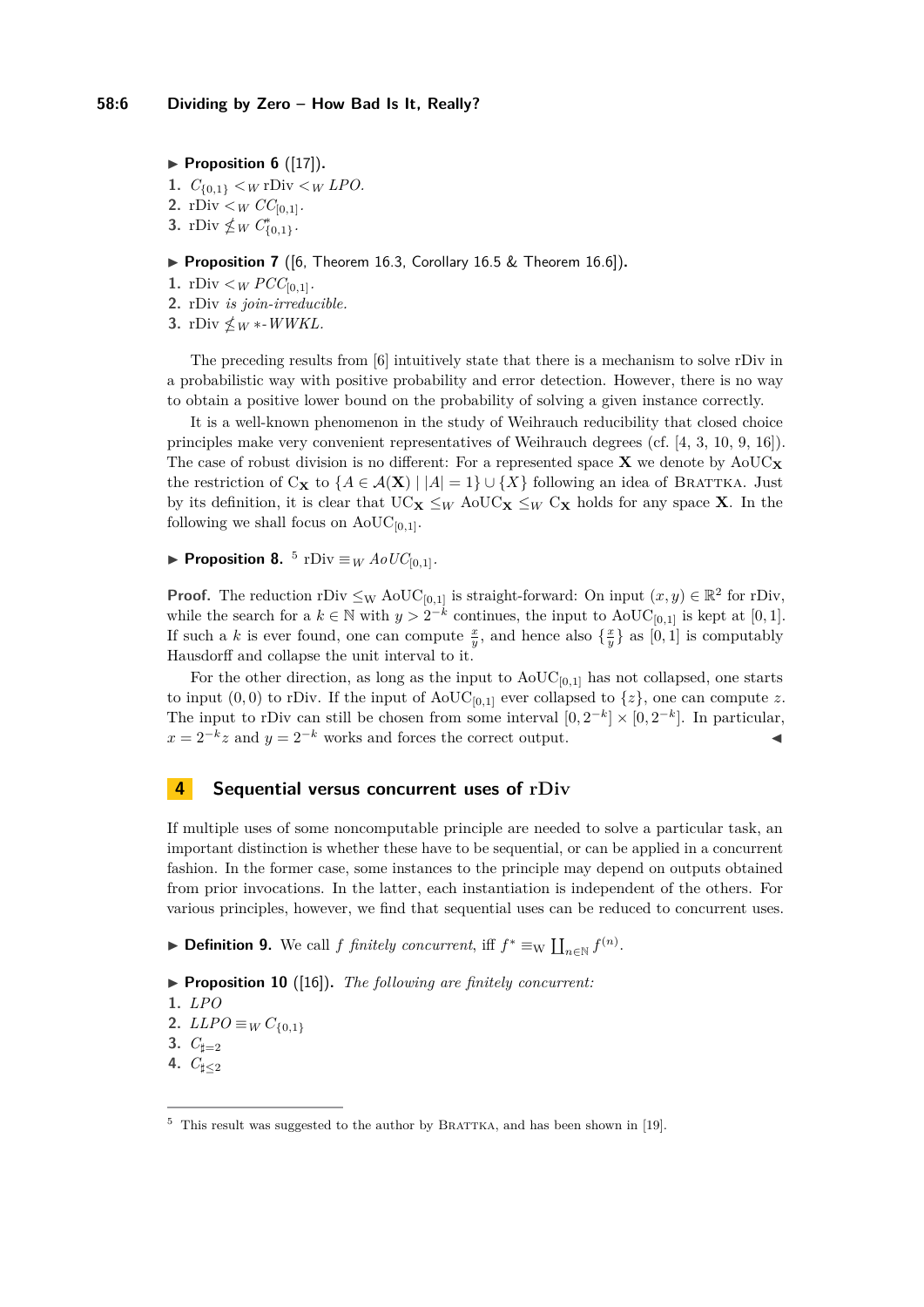Whether rDiv is finitely concurrent in this sense was posed as an open question during the Dagstuhl workshop *Measuring the Complexity of Computational Content* in September 2015 [\[8\]](#page-12-12). We can now provide a negative answer<sup>[6](#page-6-0)</sup>:

<span id="page-6-1"></span>▶ **Theorem 11.**  $LLPO \star AoUC_{[0,1]} \nleq W AoUC_{[0,1]}^k$  *for all*  $k \in \mathbb{N}$ .

**Proof.** We say that a binary tree  $T \subseteq \{0,1\}^*$  is an *a.o.u. tree* if for any height  $n \in \mathbb{N}$ either  $|T \cap \{0,1\}^n| = 2^n$  or  $|T \cap \{0,1\}^n| = 1$ . Clearly, one can identify  $A \text{o} \text{UC}_{[0,1]}$  with the partial multi-valued function sending an a.o.u. tree *T* to all infinite paths through *T*. We often identify a set  $S \subseteq \{0,1\}^*$  with its characteristic function  $\chi_S : \{0,1\}^* \to \{0,1\}.$ Under this identification, a partial function  $t \in \{0,1\}^* \to \{0,1\}$  is called a *partial tree* if  $\text{Tr}(t) := \{\sigma \in \text{dom}(t) : t(\sigma) = 1\}$  forms a subtree of  $\{0, 1\}^*$ . If such t is computable, we call *t* a *partial computable tree*. Note that a tree is computable if and only if it is of the form Tr(*t*) for a partial computable tree *t* which is *total*, that is, dom(*t*) =  $\{0, 1\}^*$ . We say that a partial computable tree *t looks like an a.o.u. tree at* (*l, s*) if

**1.**  $t(\sigma)[s]$  converges for any binary string  $\sigma$  of length *l*,

**2.** for any  $n < l$ , the cardinality of  $\text{Tr}(t) \cap \{0, 1\}^n$  is either  $2^n$  or 1,

where  $t(\sigma)[s]$  is the result of the computation of  $t(\sigma)$  by stage *s*. Note that given  $(l, s) \in \mathbb{N}^2$ , we can effectively decide whether *t* looks like an a.o.u. tree at  $(l, s)$  or not. By aou $(t, s)$  we denote the greatest  $l \leq s$  such that t looks like an a.o.u. tree at  $(l, s)$ .

Consider two partial multi-valued functions  $Z_0 = \text{AoUC}_{[0,1]} \times id_{\mathbf{X}}$  and  $Z_1 = (id_{\{0,1\}^{\mathbb{N}}} \circ$  $\pi_0$ ,  $C_{\{0,1\}}$   $\circ$  eval), where **X** is the represented space  $C(\{0,1\}^{\mathbb{N}}, \text{dom}(C_{\{0,1\}}))$  of continuous functions from Cantor space  $\{0,1\}^{\mathbb{N}}$  into the hyperspace dom $(C_{\{0,1\}}) = \mathcal{A}(\{0,1\}) \setminus \{\emptyset\}$  of nonempty closed subsets of {0*,* 1}. More explicitly, we consider the following two partial multi-valued functions:

$$
Z_0: dom(AoUC_{[0,1]}) \times \mathbf{X} \rightrightarrows \{0,1\}^{\mathbb{N}} \times \mathbf{X},
$$
  
\n
$$
Z_0(T, S) = AoUC_{[0,1]}(T) \times \{S\},
$$
  
\n
$$
Z_1: \{0,1\}^{\mathbb{N}} \times \mathbf{X} \rightrightarrows \{0,1\}^{\mathbb{N}} \times 2,
$$
  
\n
$$
Z_1(x, S) = \{x\} \times C_{\{0,1\}}(S(x)).
$$

Clearly,  $Z_0 \leq_W \text{AoUC}_{[0,1]}$  and  $Z_1 \leq_W \text{C}_{\{0,1\}}$ . We will show that  $Z_1 \circ Z_0 \nleq_W \text{AoUC}_{[0,1]}^k$ . Let  $\{(\mathbf{t}^e, \varphi_e, \psi_e)\}_{e \in \mathbb{N}}$  be an effective enumeration of all triples of *k*-tuples  $\mathbf{t}^e = (t_i^e)_{i \leq k}$  of partial computable trees, partial computable functions  $\varphi_e : \subseteq (\{0,1\}^{\mathbb{N}})^k \to \{0,1\}^{\mathbb{N}}$  and  $\psi_e : \subseteq$  $(\{0,1\}^{\mathbb{N}})^k \to \{0,1\}$ . Intuitively,  $(\mathbf{t}^e, \varphi_e, \psi_e)$  is a triple constructed by the opponent Opp, who tries to show  $Z_1 \circ Z_0 \leq_{\text{W}} \text{AoUC}_{[0,1]}^k$  for some *k*. The game proceeds as follows: The proponent Pro of our claim gives an instance  $(T_r, S_r)$  of  $Z_1 \circ Z_0$ , so that  $(T_r, S_r) \in \text{dom}(\text{AoUC}_{[0,1]}) \times \mathbf{X}$ . In particular,  $T_r$  is an a.o.u. tree, and  $S_r$  is a continuous function from  $[T_r]$  into  $\mathcal{A}(\{0,1\})$ . Then, Opp reacts with an instance  $\mathbf{t}^r$  of AoUC<sub>[0,1]</sub>, that is, a *k*-tuple  $\mathbf{t}^r = (t_i^r)_{i \leq k}$  of *total* a.o.u. trees. If Opp wins, Opp has to ensure that if  $(p_i)_{i \leq k}$  is a *k*-tuple of infinite paths through Opp's a.o.u. trees, that is,  $p_i \in [\text{Tr}(t_i^r)]$ , then  $\varphi_r((p_i)_{i \leq k}) = x$  is a path through Pro's a.o.u. tree  $T_r$  and  $\psi_r(\{p_i\}_{i\leq k})$  chooses an element of Pro's set  $S_r(x)$ , where Opp can use information on (names of)  $T_r$  and  $S_r$  to construct  $\varphi_r$  and  $\psi_r$ . Our purpose is to prevent Opp's strategy.

Given *e*, we will introduce the *e*-th strategy, which works as a proponent Pro of our claim. The *e*-th strategy Pro will construct a computable a.o.u. tree  $T_e \subseteq \{0,1\}^*$  and a computable

<span id="page-6-0"></span> $6\text{ Which also disprows a claim made in the PhD thesis of the second author [19, Theorem 5.2.1.6].}$  $6\text{ Which also disprows a claim made in the PhD thesis of the second author [19, Theorem 5.2.1.6].}$  $6\text{ Which also disprows a claim made in the PhD thesis of the second author [19, Theorem 5.2.1.6].}$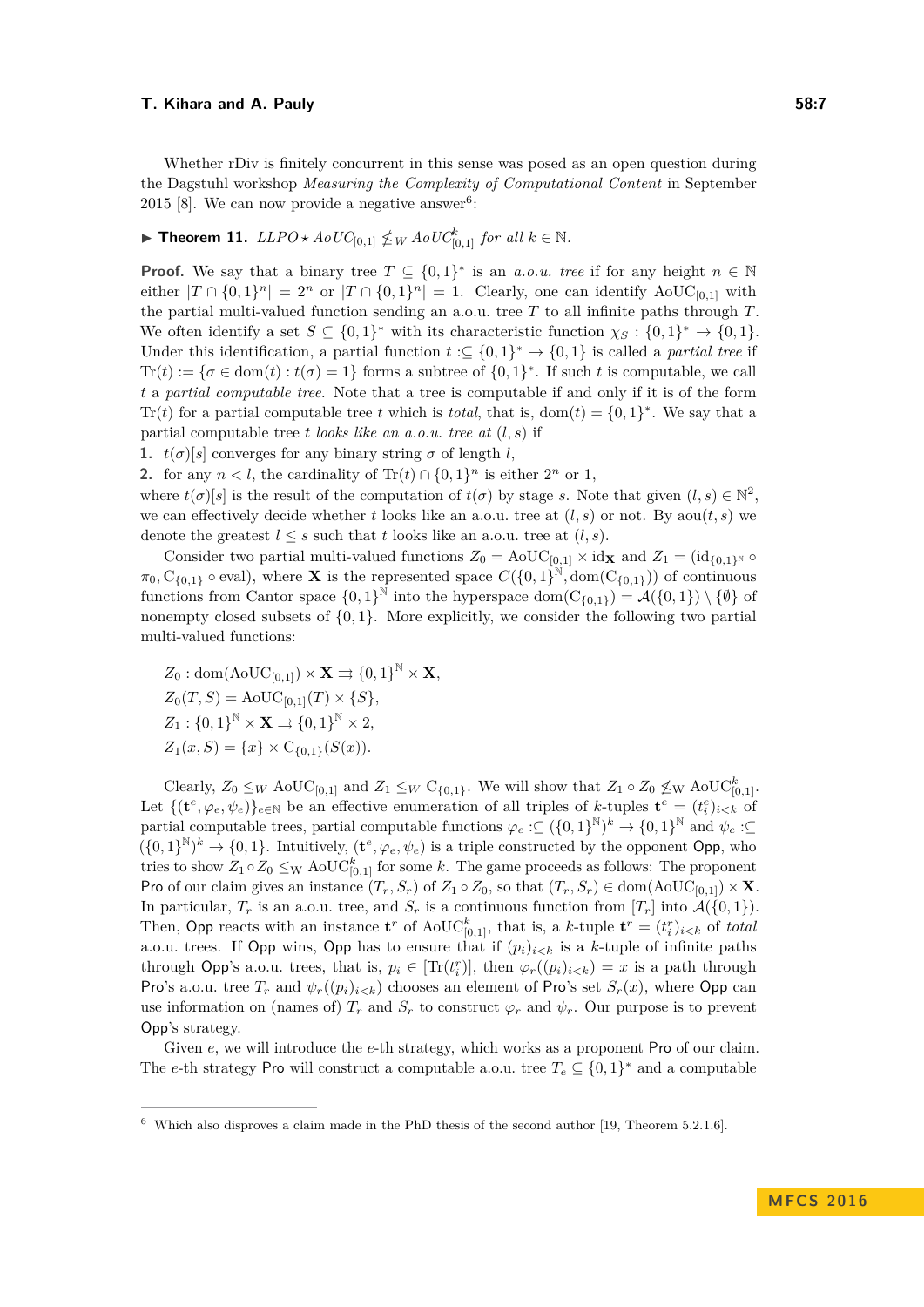function  $S_e: \{0,1\}^{\mathbb{N}} \to \mathcal{A}(\{0,1\})$  in a computable way uniformly in *e*. These will prevent Opp's strategy, that is, there is a *k*-tuple  $(p_i)_{i \leq k}$  of infinite paths through Opp's a.o.u. trees such that if  $\varphi_e((p_i)_{i \le k}) = x$  chooses a path through Pro's a.o.u. tree  $T_e$  then  $\psi_e((p_i)_{i \le k})$ cannot be an element of Pro's set  $S_e(x)$ .

We will also define  $\text{state}(e, s) \in \{0, \ldots, k\} \cup \{\text{end}\}.$  The value  $\text{state}(e, s) = q$  for  $q \neq$  end indicates that the *e*-th strategy Pro believes that by stage *s*, *at least q many trees*  $(t_{u(j)}^e)_{j \leq q}$  *in* Opp's *k*-tuple  $(t_i^e)_{i \leq k}$  have been forced not to have more than one infinite path, that is,  $\text{Tr}(t_{u(j)}^e)$  for each  $j < q$  has a unique infinite path whenever the opponent Opp has a chance of winning this game with the triple  $(\mathbf{t}^e, \varphi_e, \psi_e)$ . Under this assumption, if state $(e, s) = q$ , the fact that these q many trees has no more than one infinite path will be witnessed at some stage. The value  $state(e, s) = end$  indicates that the winning of Pro is already witnessed by Pro's action of shrinking Pro's a.o.u. tree  $T_e$  to a tree having a unique path which avoids all  $\varphi_e$ -values made by Opp.

By induction on *s*, we determine the set  $T_e \cap \{0,1\}^s$  of strings in  $T_e$  of length *s* and state(*e, s*). In the beginning of our construction, we define  $state(e, 0) = 0$ . At stage *s*, we inductively assume that  $T_e \cap \{0,1\}^{s-1}$  and  $\text{state}(e, s-1)$  have already been defined, say  $\texttt{state}(e, s - 1) = q$ , and that if  $\texttt{state}(e, s - 1) \neq \texttt{end}$  then  $T_e \cap \{0, 1\}^{s-1} = \{0, 1\}^{s-1}$ .

At stage *s*, the *e*-th strategy Pro acts as follows:

- **1.** Ask whether there exists  $l \leq s$  such that  $t_i^e$  for each  $i < k$  looks like an a.o.u. tree at  $(l, s)$ , and at least *q*-many trees among Opp's *k*-tuple  $(t_i^e)_{i \le k}$  have no more than one node above height *l*. In other words, for  $\text{aou}(e, s) := \min_{i \leq k} \text{aou}(t_i^e, s)$ , ask whether there are at least *q* many  $i < k$  such that  $|\text{Tr}(t_i^e) \cap \{0, 1\}^{\text{aou}(e, s)}| = 1$ .
	- **a.** If no, we go to the next stage  $s + 1$  after setting  $state(e, s) = state(e, s 1)$  and  $T_e \cap \{0, 1\}^s = \{0, 1\}^s$ .
	- **b.** If yes, go to item (2).
- **2.** Ask whether  $\varphi_e((p_i)_{i\leq k})$  already computes a node (of Pro's a.o.u. tree  $T_e$ ) of length at least  $q + 1$  for any *k*-tuple of paths  $p_i$  through Opp's a.o.u. trees  $t_i^e$ , that is,

$$
(\forall i < k)(\forall (\sigma_i)_{i < k}) \left[ ((\forall i < k) \ \sigma_i \in \text{Tr}(t_i^e) \cap \{0, 1\}^{\text{aou}(e, s)}) \rightarrow (\forall m \leq q) \ \varphi_e((\sigma_i)_{i < k})(m)[s] \downarrow \right].
$$

Here, by effective continuity, the Type-2 computation  $\varphi_e: (\{0,1\}^{\mathbb{N}})^k \to \{0,1\}^{\mathbb{N}}$  is approximated by a Type-1 computation  $\tilde{\varphi}_e : (\{0,1\}^*)^k \to \{0,1\}^*$  (e.g., consider the Type-2 Turing machine model). We always identify  $\varphi_e$  with  $\tilde{\varphi}_e$ , and therefore, the notation  $\varphi_e((\sigma_i)_{i\leq k})(m)$  makes sense, that is, by  $\varphi_e((\sigma_i)_{i\leq k})(m)[s] \downarrow$ , we mean that the computation of  $\tilde{\varphi}_e((\sigma_i)_{i \leq k})(m)$  halts by stage *s*.

- **a.** If no, we go to the next stage  $s + 1$  after setting state(*e, s*) = state(*e, s* − 1) and  $T_e \cap \{0, 1\}^s = \{0, 1\}^s$ .
- **b.** If yes, go to item (3).
- **3.** Ask whether the image of the product of *k* many closed sets generated by Opp's *k*-tuple  $\mathbf{t}^e$  under the map  $\varphi_e$  covers the whole space  $\{0,1\}^{\mathbb{N}}$ . Formally speaking, let us consider the following set:

$$
\varphi_e[\text{Tr}(\mathbf{t}^e) \cap \{0,1\}^l] \restriction p := \{ \varphi_e((\sigma_i)_{i < k}) \restriction p : (\forall i < k) \ \sigma_i \in \text{Tr}(t^e_i) \cap \{0,1\}^l \},
$$

and then ask whether  $\tau \in \varphi_e[\text{Tr}(\mathbf{t}^e) \cap \{0,1\}^{\text{aou}(e,s)}] \restriction q+1$  for all  $\tau \in \{0,1\}^{q+1}$ .

**a.** If no, choose a witness  $\tau$ , and we finish the construction by setting state $(e, s) =$  end after defining  $T_e$  as a tree having a unique infinite path  $\tau$ <sup> $\gamma$ </sup><sup> $\in$ </sup>  $\tau$ <sup> $\gamma$ </sup><sup>000</sup>....

**b.** If yes, go to item (4).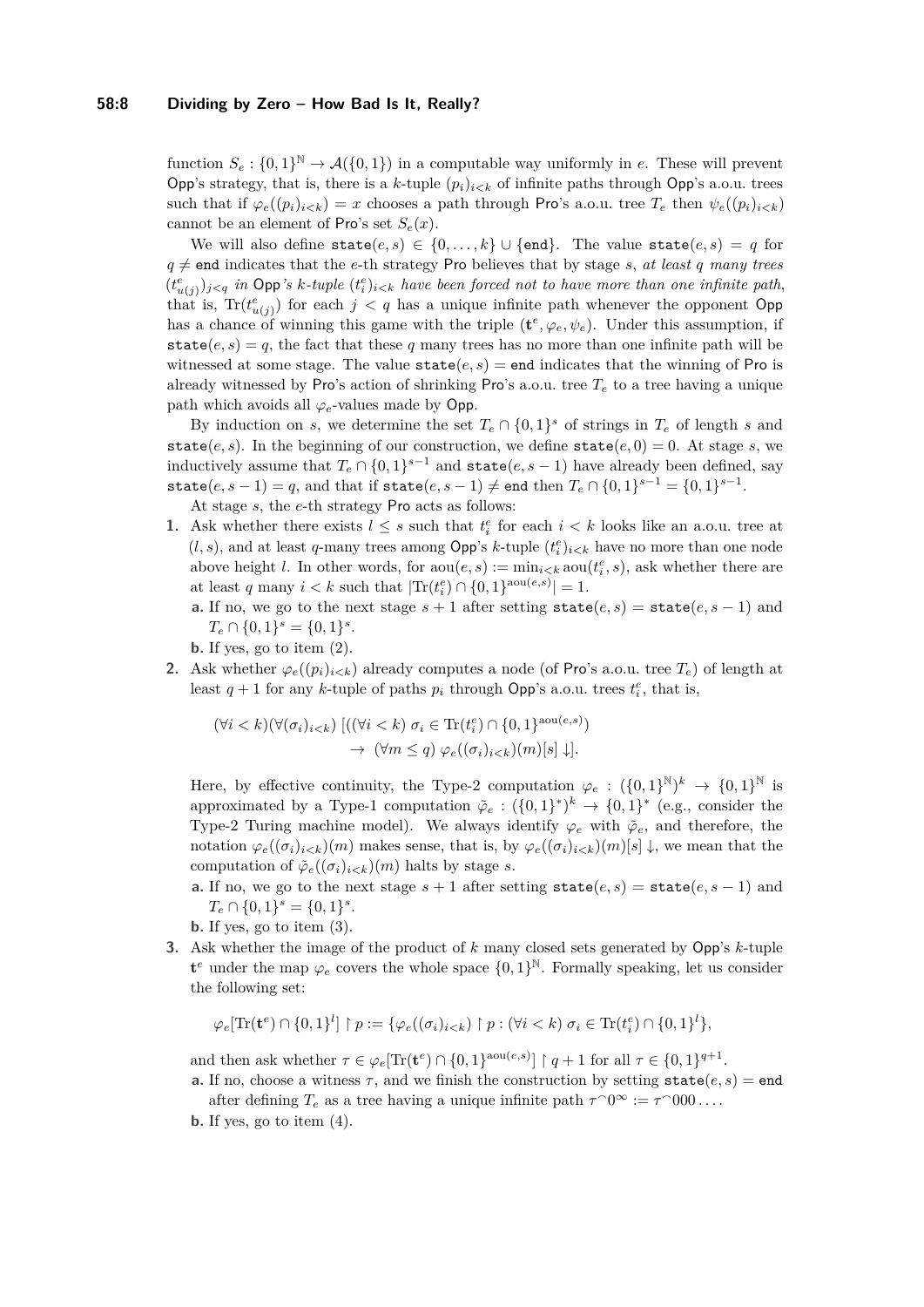**4.** Ask whether  $\psi_e((p_i)_{i \leq k})$  already computes some value  $j \in \{0, 1\}$  for any *k*-tuple of paths  $p_i$  through Opp's a.o.u. trees  $t_i^e$ , that is,

 $(\forall i < k)(\forall (\sigma_i)_{i < k})$   $[( (\forall i < k) \ \sigma_i \in \text{Tr}(t_i^e) \cap \{0,1\}^{\text{aou}(e,s)}) \rightarrow \psi_e(\sigma)[s] \downarrow].$ 

- **a.** If no, go to the next stage  $s + 1$  after setting state $(e, s) =$  state $(e, s 1)$  and  $T_e \cap \{0,1\}^s = \{0,1\}^s$ .
- **b.** If yes, let  $D_{e,s} = \{\sigma \in \text{Tr}(\mathbf{t}^e) \cap \{0,1\}^{\text{aou}(e,s)} : \varphi_e(\sigma) \succeq 0^q 1\}$ . Note that  $D_{e,s} \neq \emptyset$  since we answered yes in item (3); therefore  $\varphi_e[\text{Tr}(\mathbf{t}^e) \cap \{0,1\}^{\text{aou}(e,s)}] \restriction q+1 = \{0,1\}^{q+1}$ . If  $i \notin \psi_e[D_{e,s}]$  for some  $i \in \{0,1\}$ , then remove  $1-i$  from  $S_e(0^q1)$  (hence, we have  $S_e(0^q1) = \{i\}$ . If  $\psi_e[D_{e,s}] = \{0,1\}$  then remove 0 from  $S_e(0^q1)$ . In these cases, set state $(e, s) = q + 1$  and  $T_e \cap \{0, 1\}^s = \{0, 1\}^s$ .

Eventually,  $T_e$  is constructed as an a.o.u. tree, and  $S_e(x) \in \text{dom}(\mathsf{C}_2)$ .

 $\blacktriangleright$  **Claim.** Assume that  $(t_i^e)_{i \leq k}$  determines a *k*-tuple of a.o.u. trees. Then, there is a realizer  $G$  of  $\mathrm{AoUC}_{[0,1]}^k$  such that  $(\varphi_e \circ G((t_i^e)_{i \le k}), \psi_e \circ G((t_i^e)_{i \le k}))$  is not a solution to  $Z_1 \circ Z_0(T_e, S_e)$ , that is,  $\varphi_e \circ G((t_i^e)_{i \le k}) \notin [T_e]$  or otherwise  $\psi_e \circ G((t_i^e)_{i \le k}) \notin S_e \circ \varphi_e \circ G((t_i^e)_{i \le k}),$  where  $[T_e]$ *denotes the set of all infinite paths through Te.*

**Proof.** Assume that  $\mathbf{t}^e = (t_i^e)_{i \le k}$  determines a *k*-tuple of a.o.u. trees. In this case,  $t_i^e$  is a total tree for each  $i < k$ . Suppose for the sake of contradiction that the conclusion fails (that is, Opp wins). Then  $\varphi_e$  and  $\psi_e$  are defined on all tuples of infinite paths through  $\text{Tr}(t_i^e)$ ,  $i < k$ . Since  $q = 0$  at first, the condition in item (1) is automatically fulfilled. Note that since  $t_i^e$  is a total a.o.u. tree, the value  $\text{aou}(e, s)$  tends to infinity as  $s \to \infty$ . Therefore, since  $\varphi_e$  is defined on all paths of Opp's trees, by compactness, the condition in item (2) is also satisfied at some stage *s*. If  $\tau \notin \varphi_e[\text{Tr}(\mathbf{t}^e) \cap \{0,1\}^{\text{aou}(e,s)}]$  |  $q+1$ , then  $T_e$  has a unique infinite path  $\tau^0$ <sup>∞</sup>; therefore  $\varphi_e \circ G(\mathbf{t}^e) \notin [T_e]$  for any realizer *G*, which contradicts our assumption. Therefore,  $\varphi_e[\text{Tr}(\mathbf{t}^e) \cap \{0,1\}^{\text{aou}(e,s)}]$  |  $q+1 = \{0,1\}^{q+1}$ . By compactness, the condition in item (4) is eventually satisfied. In any cases, for some  $\sigma = (\sigma_i)_{i \leq k} \in D_{e,s}$ ,  $\psi_e(\sigma) \notin S_e(\varphi_e(\sigma))$ by our construction. In order for Opp to win this game, Opp has to declare that  $\sigma_i$  for some  $i < k$  is not extendible to an infinite path through  $t_i^e$ . Consequently, under our assumption that Opp wins, Pro's strategy forces such  $t_i^e$  not to be the full binary tree; therefore  $t_i^e$  has only one path since  $t_i^e$  is an a.o.u. tree. Then we continue the same argument with  $q = 1$ . We can still satisfy the condition in item  $(1)$  at some stage since we know at most one tree  $t_i^e$  has only one path. Eventually, this construction forces that any of  $t_i^e$  has only one path. Then, however, it is impossible to satisfy  $\varphi_e[\text{Tr}(\mathbf{t}^e) \cap \{0,1\}^{\text{aou}(e,s)}] \upharpoonright q+1 = \{0,1\}^{q+1}$ .

Suppose for the sake of contradiction that  $Z_1 \circ Z_0 \leq_{\text{W}} \text{AoUC}_{[0,1]}^k$  holds via computable *H* and  $K = \langle K_0, K_1 \rangle$ , i.e., given  $(T, S)$ , for any *k*-tuple **p** of infinite paths through trees *H*(*T, S*) = { $H_i(T, S)$ } $_i \le k$ , ( $K_0(\mathbf{p}, T, S)$ ,  $K_1(\mathbf{p}, T, S)$ ) ∈  $Z_1 ∘ Z_0(T, S)$ , that is,  $K_0(\mathbf{p}, T, S) ∈$ [*T*] and  $K_1(\mathbf{p}, T, S) \in S(K_0(\mathbf{p}, T, S))$ . Choose a computable function *f* such that  $\mathbf{t}^{f(e)} =$  $H(T_e, S_e)$ ,  $\varphi_{f(e)} = \lambda \mathbf{p} \cdot K_0(\mathbf{p}, T_e, S_e)$ , and  $\psi_{f(e)} = \lambda \mathbf{p} \cdot K_1(\mathbf{p}, T_e, S_e)$ . By Kleene's recursion theorem, there is *r* such that  $(\mathbf{t}^{f(r)}, \varphi_{f(r)}, \psi_{f(r)}) = (\mathbf{t}^r, \varphi_r, \psi_r)$ . This triple clearly satisfies the premise of the above claim. The realizer *G* in the claim witnesses the failure of  $Z_1 \circ Z_0 \leq_W$  $A \odot \mathrm{UC}_{[0,1]}^k$  via *H* and *K*. Consequently, LLPO  $\star$  AoUC<sub>[0,1]</sub>  $\leq$ <sub>W</sub> AoUC<sub>[0,1]</sub> for all *k* ∈ N.  $\bullet$ 

We point out that the preceding theorem relativizes, i.e. even provides a separation w.r.t. continuous Weihrauch reductions. The same holds for all other separation results in this article.

<span id="page-8-0"></span>▶ **Corollary 12.**  $LLPO \star AoUC_{[0,1]} \nleq W AoUC_{[0,1]}^*$ .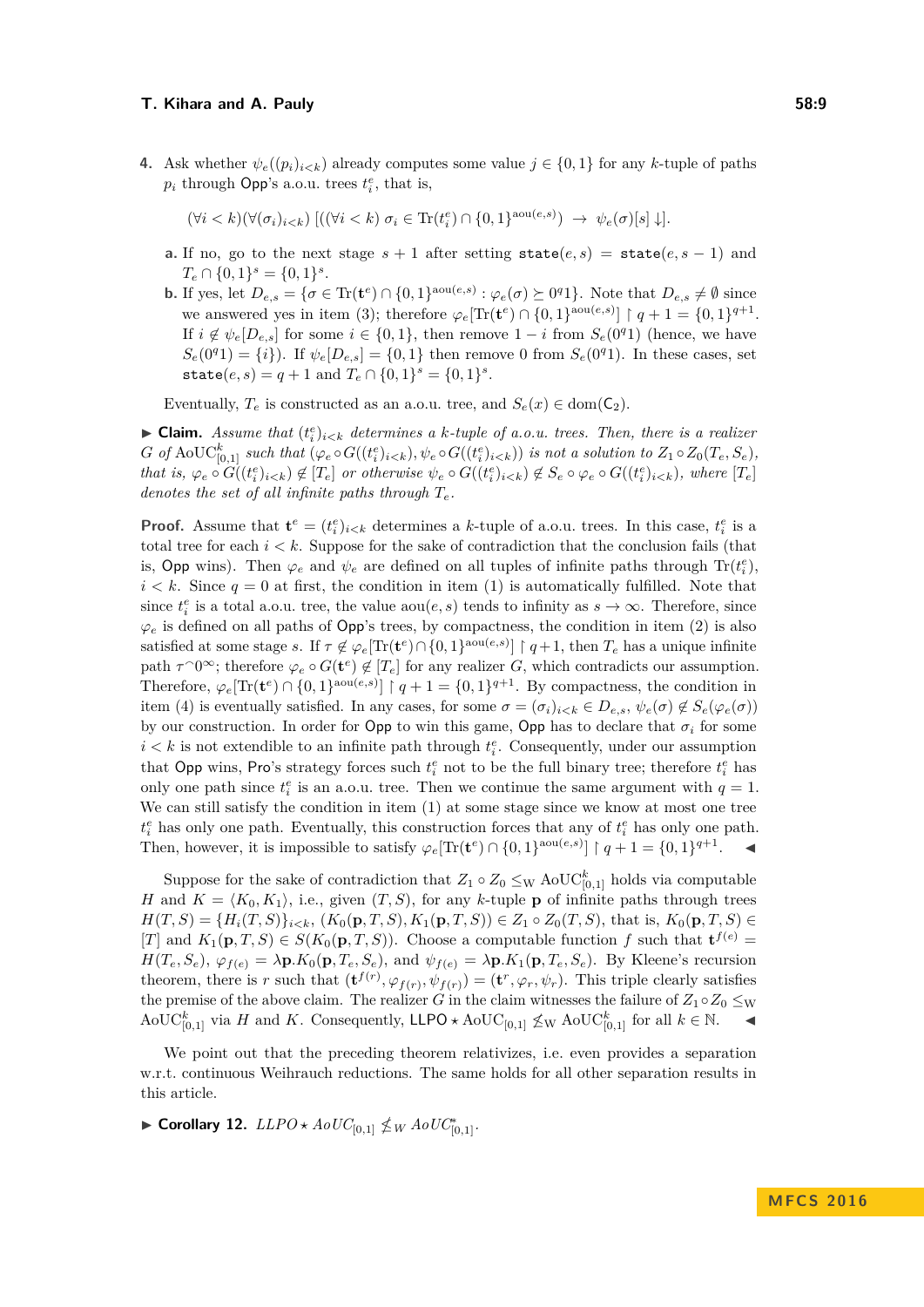### **58:10 Dividing by Zero – How Bad Is It, Really?**

**Proof.** Assume to the contrary that  $C_{\{0,1\}} \star \text{AoUC}_{[0,1]} \leq_{W} \text{AoUC}_{[0,1]}^*$ . Consider as input to LLPO  $\star$  AoUC<sub>[0,1]</sub> the set [0,1] together with the constant function  $h : [0,1] \to \mathcal{A}(\{0,1\}),$  $x \mapsto \{0, 1\}$ . The latter can be represented in such a way that it shares arbitrarily long prefixes with names for any other continuous function of that type. The reduction has to chose some  $k \in \mathbb{N}$  eventually that serves as the first component of the derived input to AoUC<sup>\*</sup><sub>[0,1]</sub>. But since the original input can still be altered to any other suitable input, this would imply LLPO  $\star$  AoUC<sub>[0,1]</sub>  $\leq$ <sub>W</sub> AoUC<sub>[0,1]</sub>, thus contradicting Theorem [11.](#page-6-1)

### ▶ Corollary 13. rDiv *is not finitely concurrent.*

**Proof.** By Proposition [8,](#page-5-1) rDiv  $\equiv_W \text{AoUC}_{[0,1]}$  and by Proposition [6](#page-5-2) LLPO  $\equiv_W C_{\{0,1\}} \leq_W$ rDiv. Thus, Corollary [12](#page-8-0) implies rDiv  $\star$  rDiv<sup>\*</sup> . J

We will find next that rDiv only barely fails being finitely concurrent: While some amount of nesting is required to obtain the full power of finitely many uses of rDiv, nesting depths 2 already suffices. This result will be proven via a number of individual technical contributions.

Let  $\mathcal{O}(\mathbb{N})$  denote subsets of N represented via an enumeration of their elements. Call a set  $A \subseteq \mathcal{O}(\mathbb{N})$  *nice*, if  $\emptyset \in A$  and A contains a computable dense sequence  $(a_n)_{n \in \mathbb{N}}$ .

<span id="page-9-0"></span>**► Proposition 14.** Let  $f: \subseteq \mathcal{O}(\mathbb{N}) \Rightarrow$  **X** *have a nice domain and a computable closed graph. Then*  $f \star AoUC_{[0,1]}^k \leq_W C_{\{1,\ldots,2^k\}} \star (f^{2^k} \times AoUC_{[0,1]}^k).$ 

**Proof.** For any subset  $I \subseteq \{1, ..., k\}$  we compute an input to f under the assumption that the components  $i \in I$  for AoUC<sup>k</sup><sub>[0,1]</sub> are singletons, and the components  $i \notin I$  are the whole interval. We start with providing a name for  $\emptyset \in \text{dom}(f)$  and wait until all components  $i \in I$ have started to collapse. Then we can compute the actual values in those singletons, and can attempt to compute the input to f associated with those values, together with  $0 \in [0, 1]$  for those components  $i \notin I$ . Before actually fixing any values, we make sure that there is some element  $a_n$  of the dense sequence extending the current finite prefix. If we ever find that some component  $i \notin I$  is starting to collapse, we abandon the attempt to find the correct input to  $f$ , and just extend the current prefix to some suitable  $a_n$ . By the assumption that  $dom(f)$  is nice, this is guaranteed to produce a valid input to  $f$ , and if  $I$  was indeed the correct choice, will be the correct input.

Now we consider the output of *f* on each of these values, together with the output $(x_1, \ldots, x_k)$ of AoUC<sup>k</sup><sub>[0,1]</sub> on the original input. We replace those  $x_i$  with  $i \notin I$  with 0, and ask whether this is still a correct output. As the graph of *f* is a computable closed set, we can ask whether this output matches the input to  $f$  obtained from the so modified output of  $\mathrm{AoUC}_{[0,1]}^k$ . We can compute a truth value  $t_I \in \mathbb{S}$  which is false iff both questions answer to true. If *I* was indeed correct, the corresponding  $t_I$  will be false. If  $t_I$  is false, then the combined outputs of f and  $A \text{o} \text{UC}_{[0,1]}^k$  allow us to solve the original question to  $f \star A \text{o} \text{UC}_{[0,1]}^k$ . We can use  $C_{\{1,\ldots,2^k\}}$  to pick some false  $t_I$ .

<span id="page-9-2"></span>
$$
\blacktriangleright \text{ Corollary 15. } AoUC_{[0,1]}^l \star AoUC_{[0,1]}^m \leq_W C_{\{1,\ldots,2^m\}} \star AoUC_{[0,1]}^{2^m+m}.
$$

**Proof.** We just need to argue that  $\text{AoUC}_{[0,1]}$  is equivalent to some  $f : \subseteq \mathcal{O}(\mathbb{N}) \Rightarrow \mathbf{X}$  satisfying the criteria of Proposition [14.](#page-9-0) Recall that  $A \in \mathcal{A}([0,1]) \supseteq \text{dom}(\text{AoUC}_{[0,1]})$  is represented by enumerating rational open balls exhausting the complement of *A*. By letting *f* be equal to  $A_0UC_{[0,1]}$ , but acting on the enumerations rather than the sets themselves, we have found the required candidate.

<span id="page-9-1"></span>**► Proposition 16.** Let  $f$  :⊆  $\mathcal{O}(\mathbb{N}) \implies$ **X** *have a nice domain. Then*  $f \star C_{\{1,\ldots,n\}} \leq w$  $f^{n} \times C_{\{1,...,n\}}$ .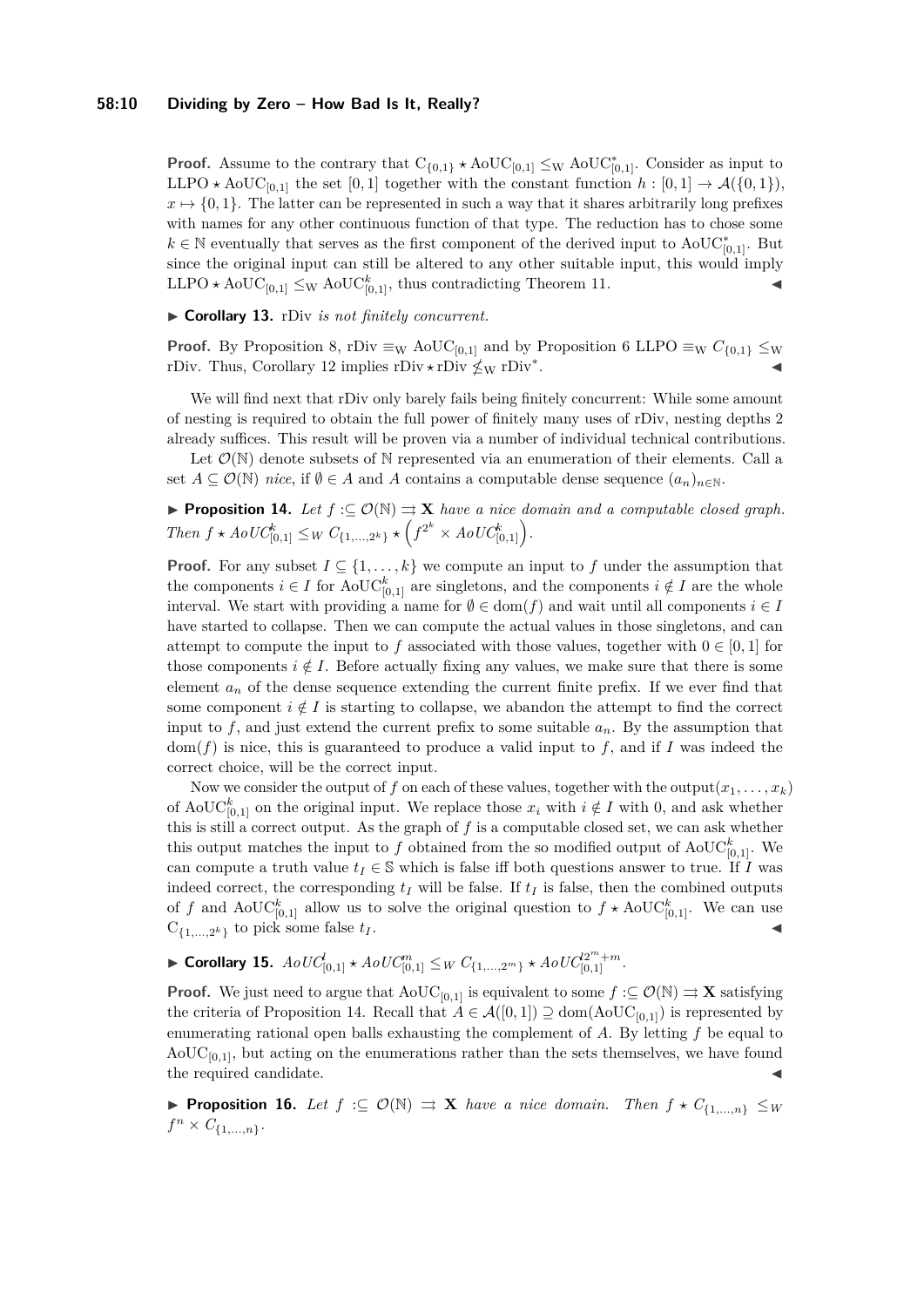**Proof.** For each  $i \in \{1, \ldots, n\}$  we attempt to compute the suitable input to f if *i* were the output provided by  $C_{\{1,\ldots,n\}}$ . We only actually write a finite prefix of the output once we have found an element *a<sup>n</sup>* extending it. If we ever learn that *i* is not a correct output of  $C_{\{1,\ldots,n\}}$ , we abandon the attempt and simply extend the current input to f to some  $a_n$ . The nice domain of *f* ensures that this procedure results in a valid input for *f*. If we do this for all choices of *i* in parallel, and also compute a suitable *i*, we can then read of a correct output to  $f \star C_{\{1,\ldots,n\}}$ .

<span id="page-10-2"></span>▶ Corollary 17.  $AoUC_{[0,1]}^l \star C_{\{1,...,m\}} \leq _W AoUC_{[0,1]}^{lm+m-1}.$ 

**Proof.** To argue that we may use  $\text{AoUC}_{[0,1]}$  in place of *f* in Proposition [16,](#page-9-1) we argue as we did to obtain Corollary [15](#page-9-2) from Proposition [14.](#page-9-0) Now  $C_{\{1,\ldots,m\}} \leq_W C_{\{0,1\}}^{m-1}$  and  $C_{\{0,1\}} \leq_{\text{W}} \text{AoUC}_{[0,1]}$  from [\[17\]](#page-13-1) complete the argument.

So we do find that 3 (or more) consecutive applications of powers of  $A_0U_{[0,1]}$  do reduce to 2:

<span id="page-10-1"></span>
$$
\blacktriangleright \text{ Corollary 18. } AoUC_{[0,1]}^l \star AoUC_{[0,1]}^m \star AoUC_{[0,1]}^k \leq W AoUC_{[0,1]}^{(l+1)2^k-1} \star AoUC_{[0,1]}^{m2^k+1}
$$

<span id="page-10-0"></span>**► Proposition 19.** Let  $f: \mathbf{X} \rightrightarrows \mathbb{N}$  be such that  $n \in f(x) \wedge m > n \Rightarrow m \in f(x)$ . Then if  $f \leq_W C_{\{0,1\}^{\mathbb{N}}}$ , *f is already computable.* 

► Corollary 20.

$$
AoUC_{[0,1]}^{*} \star AoUC_{[0,1]}^{*} \newline \equiv_W \prod_{n \in \mathbb{N}} (AoUC_{[0,1]}^{n} \star AoUC_{[0,1]}^{n}) \newline \equiv_W \prod_{n \in \mathbb{N}} AoUC_{[0,1]}^{(n)} \equiv_W C_{\{0,1\}}^{*} \star AoUC_{[0,1]}^{*} \newline \equiv_W (AoUC_{[0,1]}^{*})^{(n+1)}
$$

**Proof.** By Proposition [19](#page-10-0) it follows that in e.g.  $\text{AoUC}_{[0,1]}^* \star \text{AoUC}_{[0,1]}^*$  the number of oracle calls made in the second round can be bounded in advance. The equivalences now follow from the uniform versions of Corollaries [15,](#page-9-2) [18.](#page-10-1)

### **5 Gaussian Elimination**

Most work on algorithms in linear algebra assumes equality to be decidable, and is thus applicable to computability over the rational or algebraic numbers, but not to computability over the real numbers. In the latter setting, computability of some basic questions (rank, eigenvectors,...) was studied in [\[30\]](#page-13-15), with some additional results in [\[29,](#page-13-16) [10\]](#page-12-11). Here, we shall consider LU-decomposition and Gaussian elimination.

Gaussian elimination is one of the basic algorithms in linear algebra, used in particular to compute the LU-decomposition of matrices. The goal is to transform a given matrix into row echelon form by means of swapping rows (and maybe columns) and adding multiples of one row to another. Sometimes the leading non-zero coefficients in each row are required to be 1, however, as this is easily seen to require equality testing, we shall not include this requirement.

**Definition 21.** LU-Decomp<sub>*P,Q*</sub> takes as input a matrix *A*, and outputs permutation matrices  $P$ ,  $Q$ , a matrix  $U$  in upper echelon form and a matrix  $L$  in lower echelon form with all diagonal elements being 1 such that  $PAQ = LU$ . By LU-Decomp<sub>Q</sub> we denote the extension where  $P$  is required to be the identity matrix.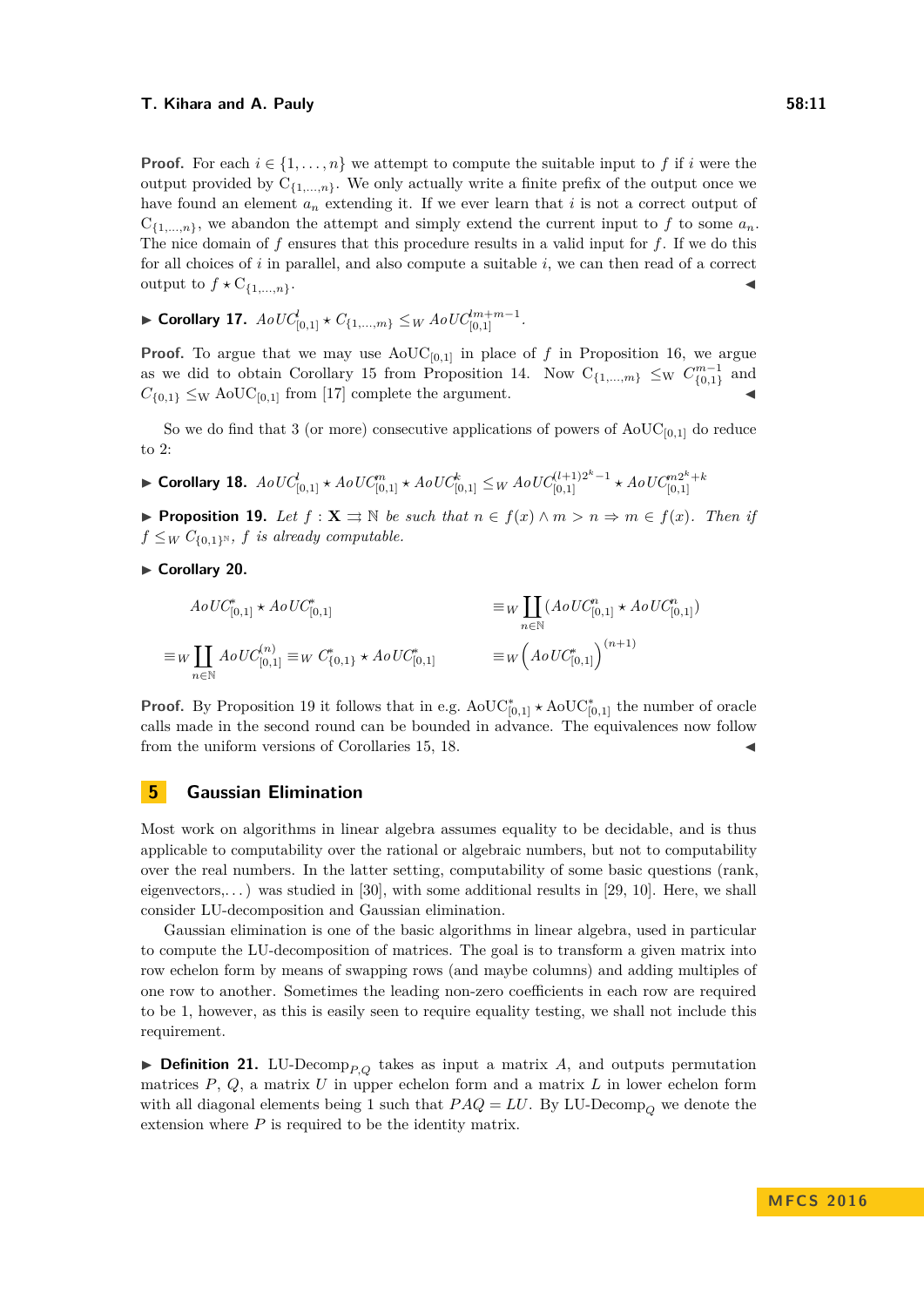#### **58:12 Dividing by Zero – How Bad Is It, Really?**

▶ **Theorem 22.**  $LU\text{-}Decomp_{P,Q} \equiv_W \text{rDiv}^*$  and  $\text{rDiv}^* \leq_W LU\text{-}Decomp_Q \leq_W \text{rDiv}^* \star \text{rDiv}^*$ .

The proof of the preceding theorem follows in form of some lemmata. We point out that the upper bounds are proven via variants of Gaussian elimination. In the case of LU-Decomp<sub>*P* $_{Q}$ </sub> and its matching lower bound, this shows that Gaussian elimination exhibits no more incomputability than inherent in the problem it solves. It is consistent with the classifications that the extra freedom in choosing the pivot elements in solving LU-Decomp<sub>P, $Q$ </sub> compared to solving  $LU\text{-}Decomp_{O}$  makes the problem less incomputable. Resolving the precise degree of LU-Decomp<sub> $O$ </sub> seems to be beyond the reach of our current methods though.

▶ Lemma 23.  $LU\text{-}Decomp_{P,Q} \equiv_W LU\text{-}Decomp_{P,Q}^*$  and  $LU\text{-}Decomp_Q \equiv_W LU\text{-}Decomp_Q^*$ .

**Proof.** An LU-decomposition of  $\begin{pmatrix} A & 0 \\ 0 & B \end{pmatrix}$ 0 *B* gives rise to LU-decompositions of both *A* and *B***.**  $\qquad \qquad$ 

► Lemma 24.  $LU\text{-}Decomp_{P,Q} \leq_W \text{rDiv}^*$ .

**Proof.** Initially, we rearrange all the matrix elements such that at each step the pivot element chosen has the largest absolute value amongst the remaining elements, and obtain their signs. This can be achieved by  $C_{\{0,\ldots,k\}}$  for suitable *k*. Then we can compute all the relevant divisions simultaneously, using some rDiv<sup>l</sup>. Corollary [17](#page-10-2) then shows that this reduces to rDiv<sup>∗</sup> . January 1980, and the control of the control of the control of the control of the control of the control of

► Lemma 25.  $LU\text{-}Decomp_Q \leq_W \text{rDiv}^* \star \text{rDiv}^*.$ 

**Proof.** Given some real matrix  $(a_{ij})_{i \leq n, j \leq m}$  we can use  $C_{\{0,\ldots,n-1\}}$  to pick some  $i_0$  such that  $|a_{i_0,1}| = \max_{i \leq n} |a_{i,1}|$ , and permute the rows to move the  $i_0$ -th row to the top. We can use  $C_{\{0,1\}}^n$  to figure out for each *i* whether  $|a_{i,1}|$  is non-negative or non-positive. For each  $i \neq i_0$ we compute  $rDiv(|a_{i,1}|, |a_{i_0,1}|)$ , pick the sign depending on the putative signs on  $a_{i,1}$  and  $a_{i0,1}$  and then subtract the corresponding multiple of the  $i_0$ -th row from the *i*-th row. By choice of  $i_0$ , either all  $a_{i,1}$  are 0 anyway, or  $a_{i_0,1} \neq 0$  – in both cases, this ensures that in all rows but the  $i_0$ -th the first entry is zero after the operation.

The procedure so far made use of  $rDiv^{n-1} \star (C_{\{0,\ldots,n-1\}} \times C_{\{0,1\}}^n)$ .

After the first round, the now first row is fixed. Amongst the remaining ones, we pick one with the largest absolute value in the second column (using  $C_{\{0,\ldots,n-2\}}$ ), determine the signs of entries in the second column (using  $C_{\{0,1\}}^{n-2}$ ) and again use rDiv to compute the coefficients for subtracting the second row from the lower ones.

This is repeated until each row has been dealt with. Overall, we use  $n-1$  rounds, so the procedure is reducible to  $\left[\text{rDiv}^{n-1} \star \left( \text{C}_{\{0,\ldots,n-1\}} \times C_{\{0,1\}}^n \right)\right]^{(n)}$ . By repeated application of Corollaries [17](#page-10-2)[,18](#page-10-1) this reduces to  $\mathrm{AoUC}_{[0,1]}^k$   $\star$   $\mathrm{AoUC}_{[0,1]}^k$  for sufficiently big *k* (depending effectively on  $n$ ).

## ▶ **Lemma 26.** rDiv  $\leq_W LU\text{-}Decomp_{P,Q}$ .

**Proof.** We consider the computable function  $B : [0,1] \to \mathbb{R}^{2 \times 2}$  of matrices defined via:

$$
B(\varepsilon) = \exp(-\varepsilon^{-2}) \begin{pmatrix} \cos(\varepsilon^{-1}) & \sin(\varepsilon^{-1}) \\ -\sin(\varepsilon^{-1}) & \cos(\varepsilon^{-1}) \end{pmatrix} \text{ for } \varepsilon > 0 \quad B(0) = \begin{pmatrix} 0 & 0 \\ 0 & 0 \end{pmatrix}
$$

This is based on a counterexample due to RELLICH (cmp. [\[14,](#page-12-13) II.5.3], [\[30,](#page-13-15) Example 18]). If  $\varepsilon \neq 0$ , then the lower-left corner of *L* in an LU-decomposition of  $B(\varepsilon)$  will be one of tan  $\varepsilon^{-1}$ ,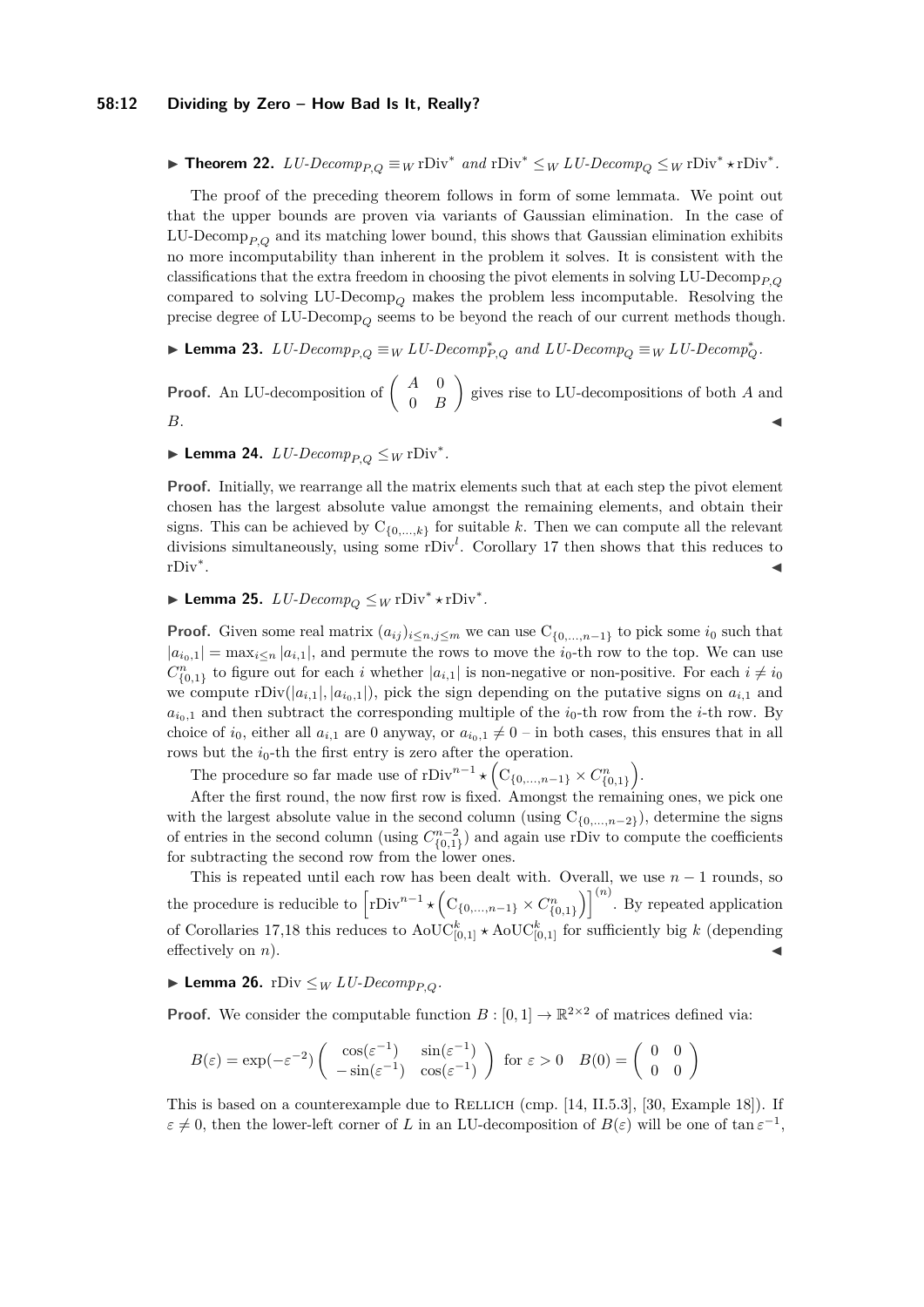$\cot \varepsilon^{-1}$  or  $-\cot \varepsilon^{-1}$ . The relevant case can be obtained from *P* and *Q*. As arctan and arccot are total, we can apply the relevant inverse even if  $\varepsilon = 0$ , and thus the lower-left corner of L is an arbitrary real number. Let  $x'_{\varepsilon}$  be the result, and  $x_{\varepsilon} = \max\{0, \min\{1, x'_{\varepsilon}\}\}.$ 

We want to show that  $\text{AoUC}_{[0,1]} \leq_{\text{W}} \text{LU-Decomp}_{P,Q}$  (which is equivalent to the claim by Proposition [8\)](#page-5-1). Given  $A \in \text{dom}(\text{AoUC}_{[0,1]})$ , we show how to compute some  $\varepsilon \in [0,1]$ such that  $x_{\varepsilon} \in A$ . As long as  $A = [0, 1]$  is consistent with our knowledge of the input, we specify that  $\varepsilon \in [0, 2^{-t}]$  for smaller and smaller  $t \in \mathbb{N}$ . If we learn at time *t* that  $A \neq [0, 1]$ , we compute *y* such that  $A = \{y\}$  and choose  $k \in \mathbb{N}$  such that  $(2k\pi)^{-k} \leq 2^{-t}$ . We can then specify  $\varepsilon = (2k\pi + y)^{-1}$ . But now  $x_{\varepsilon} = y$ . If  $A = [0, 1]$ , then  $x_{\varepsilon} \in A$  anyway by definition.

Based on the preceding lemma and [\[30,](#page-13-15) Example 18], we can also see that rDiv is reducible to finding eigenvectors of a matrix.

### **References**

- <span id="page-12-1"></span>**1** Jeremy Avigad and Vasco Brattka. Computability and analysis: the legacy of Alan Turing. In Rod Downey, editor, *Turing's Legacy*, volume 42 of *Lecture Notes in Logic*, pages 1–47. Cambridge University Press, 2014. available at http://arxiv.org/abs/1206.3431.
- <span id="page-12-0"></span>**2** Émile Borel. Le calcul des intégrales définies. *Journal de Mathématiques pures et appliquées*, 6(8):159–210, 1912.
- <span id="page-12-10"></span>**3** Vasco Brattka, Matthew de Brecht, and Arno Pauly. Closed choice and a uniform low basis theorem. *Annals of Pure and Applied Logic*, 163(8):968–1008, 2012. [doi:10.1016/j.apal.](http://dx.doi.org/10.1016/j.apal.2011.12.020) [2011.12.020](http://dx.doi.org/10.1016/j.apal.2011.12.020).
- <span id="page-12-3"></span>**4** Vasco Brattka and Guido Gherardi. Effective choice and boundedness principles in computable analysis. *Bulletin of Symbolic Logic*, 1:73–117, 2011. arXiv:0905.4685. [doi:](http://dx.doi.org/10.2178/bsl/1294186663) [10.2178/bsl/1294186663](http://dx.doi.org/10.2178/bsl/1294186663).
- <span id="page-12-2"></span>**5** Vasco Brattka and Guido Gherardi. Weihrauch degrees, omniscience principles and weak computability. *Journal of Symbolic Logic*, 76:143–176, 2011. arXiv:0905.4679.
- <span id="page-12-5"></span>**6** Vasco Brattka, Guido Gherardi, and Rupert Hölzl. Probabilistic computability and choice. *Information and Computation*, 242:249–286, 2015. arXiv 1312.7305. [doi:10.1016/j.ic.](http://dx.doi.org/10.1016/j.ic.2015.03.005) [2015.03.005](http://dx.doi.org/10.1016/j.ic.2015.03.005).
- <span id="page-12-8"></span>**7** Vasco Brattka, Guido Gherardi, and Alberto Marcone. The Bolzano-Weierstrass Theorem is the jump of Weak König's Lemma. *Annals of Pure and Applied Logic*, 163(6):623–625, 2012. also arXiv:1101.0792. [doi:10.1016/j.apal.2011.10.006](http://dx.doi.org/10.1016/j.apal.2011.10.006).
- <span id="page-12-12"></span>**8** Vasco Brattka, Akitoshi Kawamura, Alberto Marcone, and Arno Pauly. Measuring the Complexity of Computational Content (Dagstuhl Seminar 15392). *Dagstuhl Reports*, 5(9):77–104, 2016. [doi:10.4230/DagRep.5.9.77](http://dx.doi.org/10.4230/DagRep.5.9.77).
- <span id="page-12-7"></span>**9** Vasco Brattka, Stéphane Le Roux, and Arno Pauly. On the computational content of the Brouwer fixed point theorem. In S.Barry Cooper, Anuj Dawar, and Benedikt Löwe, editors, *How the World Computes*, volume 7318 of *Lecture Notes in Computer Science*, pages 56–67. Springer Berlin Heidelberg, 2012. [doi:10.1007/978-3-642-30870-3\\_7](http://dx.doi.org/10.1007/978-3-642-30870-3_7).
- <span id="page-12-11"></span>**10** Vasco Brattka and Arno Pauly. Computation with advice. *Electronic Proceedings in Theoretical Computer Science*, 24, 2010. CCA 2010. URL: <http://arxiv.org/html/1006.0551>.
- <span id="page-12-9"></span>**11** Vasco Brattka and Arno Pauly. On the algebraic structure of Weihrauch degrees. arXiv 1604.08348, 2016. URL: <http://arxiv.org/abs/1604.08348>.
- <span id="page-12-4"></span>**12** Guido Gherardi and Alberto Marcone. How incomputable is the separable Hahn-Banach theorem? *Notre Dame Journal of Formal Logic*, 50(4):393–425, 2009. [doi:10.1215/](http://dx.doi.org/10.1215/00294527-2009-018) [00294527-2009-018](http://dx.doi.org/10.1215/00294527-2009-018).
- <span id="page-12-6"></span>**13** Kojiro Higuchi and Arno Pauly. The degree-structure of Weihrauch-reducibility. *Logical Methods in Computer Science*, 9(2), 2013. [doi:10.2168/LMCS-9\(2:2\)2013](http://dx.doi.org/10.2168/LMCS-9(2:2)2013).
- <span id="page-12-13"></span>**14** Tosio Kato. *Pertubation Theory for Linear Operators*. Springer, 1976.